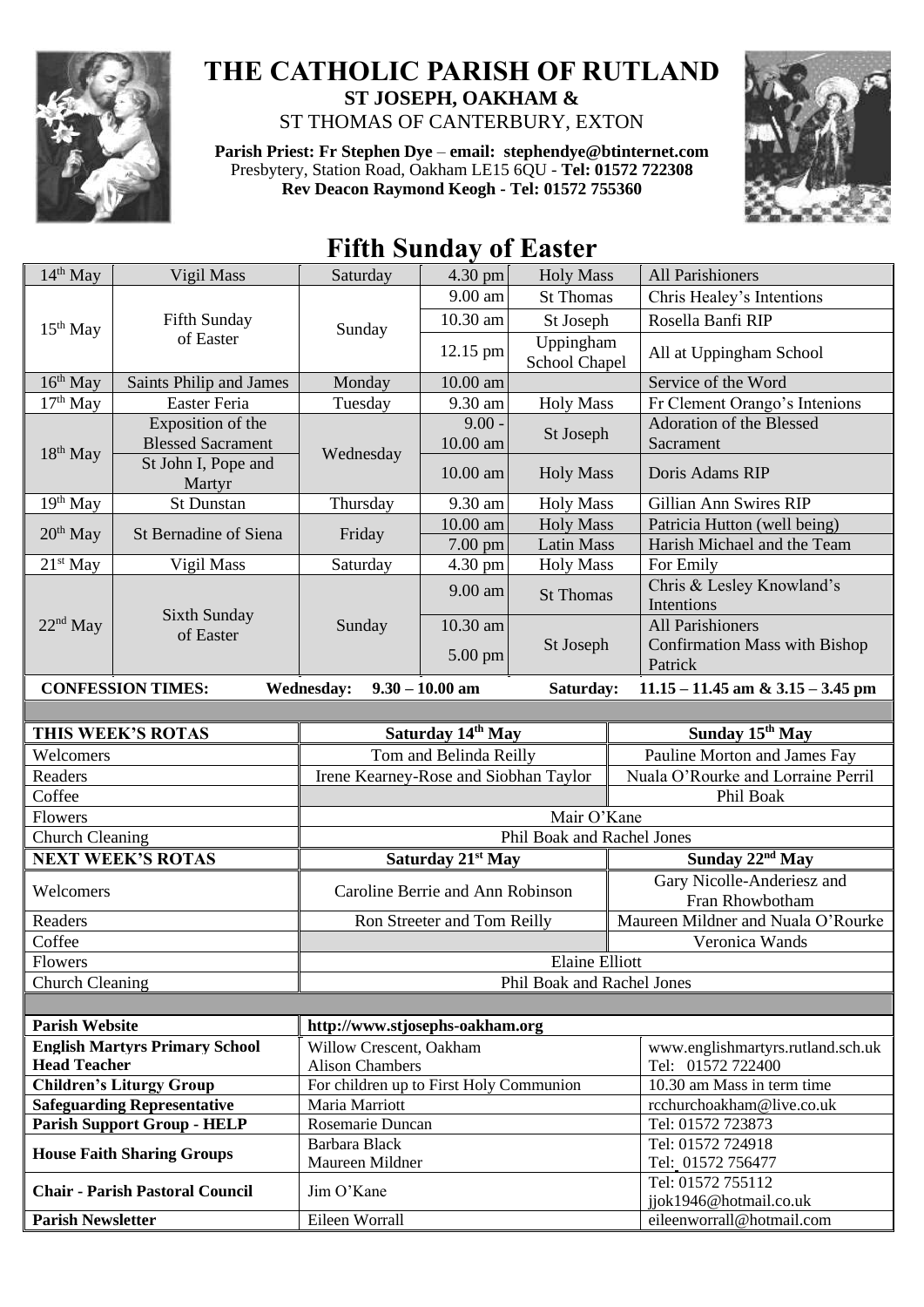*Please pray for the following who are ill:* Colleen Lully, Mary Hurst, Sarah Ennis, Marie-Jeanne LloydHughes, Philip Quinn, Teresa Thompson, Sharon Larkworthy, Halina Woolford, Myra Smith, Janet and Barry ChalmersStevens, Fr David Bowler, Annie Welsh, Floss Jepson, Joy Widdows, Krystyna Chritchlow, Sally Blythin, Richard Goodger, Jim Whalley,, Fr John Trenchard, Elisabeth Simpson, Florence Valentine, Alison Pepperdine. Neil Mackenzie, David Price, Fr Kevin Gradwell, Moira McCormick, Claire Smith, Fiona Ruddle, Calum Simpson and Angela Munton, John Shortmoor,Joseph Shortmoor and Fr Tom McGovern, Elizabeth Ann Hill, Melanie McDonald, Ita Jones and Michael Dawson *- If you cannot see your loved one's name in this sick list online you need to sign a consent form – please email Maria at [rcchurchoakham@live.co.uk](mailto:rcchurchoakham@live.co.uk)*

**Anniversaries** *Rose Wheldon, Terry Colman, William Caffrey, James Halfin, Margaret Alderdice, Doris Adams, Elizabeth Burton, Ethelreda Renzi, Elizabeth Rafferty, Francis Rising, Peggy Stephens, Frances Williams, Kareen Mason, John Tookey, Frances Hudson, Susan Benton, Elizabeth Burton, James North and Marie Puttick*

|                                                                                                                                                                                                                                                         | John Tookey, Frances Hudson, Susan Benton, Elizabeth Burton, James North and Marie Puttick                                                                                                                                                    |  |  |  |  |  |
|---------------------------------------------------------------------------------------------------------------------------------------------------------------------------------------------------------------------------------------------------------|-----------------------------------------------------------------------------------------------------------------------------------------------------------------------------------------------------------------------------------------------|--|--|--|--|--|
| Last week's collection                                                                                                                                                                                                                                  | <b>Prayer to Saint Michael the Archangel</b> As St Michael is the Patron                                                                                                                                                                      |  |  |  |  |  |
| Collections<br>£ $231.20$                                                                                                                                                                                                                               | Saint of Kyiv, the capital city of Ukraine, we will say this prayer during                                                                                                                                                                    |  |  |  |  |  |
| £1235.50<br>Planned Giving and Donations                                                                                                                                                                                                                | Holy Mass in support of the people of Ukraine and for peace in the whole                                                                                                                                                                      |  |  |  |  |  |
| £1466.70<br>Total                                                                                                                                                                                                                                       | world.                                                                                                                                                                                                                                        |  |  |  |  |  |
|                                                                                                                                                                                                                                                         | Holy Michael, Archangel, defend us in the day of battle; be our                                                                                                                                                                               |  |  |  |  |  |
| Don't forget to join us for coffee                                                                                                                                                                                                                      | safeguard against the wickedness and snares of the devil; may God                                                                                                                                                                             |  |  |  |  |  |
| after Holy Mass on Wednesday                                                                                                                                                                                                                            | rebuke him, we humbly pray, and do thou, Prince of the Heavenly                                                                                                                                                                               |  |  |  |  |  |
| and Sunday.                                                                                                                                                                                                                                             | Host, by the power of God, thrust down to hell Satan, and all evil                                                                                                                                                                            |  |  |  |  |  |
|                                                                                                                                                                                                                                                         | spirits who wander through the world for the ruin of souls. Amen.                                                                                                                                                                             |  |  |  |  |  |
| On Sunday 22 <sup>nd</sup> May at 5.00 pm our Bishop, Patrick, will be celebrating the Sacrament of Confirmation at St Joseph's                                                                                                                         |                                                                                                                                                                                                                                               |  |  |  |  |  |
| for Candidates from the Parishes of Oakham and Melton Mowbray and from Oakham School and Uppingham School.                                                                                                                                              |                                                                                                                                                                                                                                               |  |  |  |  |  |
| Please remember to say a prayer for the Confirmandi as they take this important step forward in their spiritual lives.                                                                                                                                  |                                                                                                                                                                                                                                               |  |  |  |  |  |
| <b>Bereavement Group</b> The next Bereavement Group                                                                                                                                                                                                     |                                                                                                                                                                                                                                               |  |  |  |  |  |
| meeting will be on 16 <sup>th</sup> May at 2.30 pm in the Meeting                                                                                                                                                                                       | <b>Second Collection</b> The second collection last weekend for                                                                                                                                                                               |  |  |  |  |  |
| Room.                                                                                                                                                                                                                                                   | the Clergy Formation Fund raised £144.80                                                                                                                                                                                                      |  |  |  |  |  |
|                                                                                                                                                                                                                                                         | Our Sincere condolences to the family of our parishioner Halina Woolford who died this past week. Please remember                                                                                                                             |  |  |  |  |  |
| her in your prayers. Eternal rest grant unto her O Lord, and let perpetual Light shine upon her. May she rest in peace                                                                                                                                  |                                                                                                                                                                                                                                               |  |  |  |  |  |
| Amen                                                                                                                                                                                                                                                    |                                                                                                                                                                                                                                               |  |  |  |  |  |
|                                                                                                                                                                                                                                                         |                                                                                                                                                                                                                                               |  |  |  |  |  |
| Parish Groups at St Joseph's - Extraordinary Ministers of the Eucharist                                                                                                                                                                                 |                                                                                                                                                                                                                                               |  |  |  |  |  |
| This Ministry was introduced by Pope John VI after Vatican Two when it was recognised that the laity could play a bigger<br>part in assisting Parish Priests with some of the Liturgies. So this Ministry, shortened to Eucharistic Ministers, gave lay |                                                                                                                                                                                                                                               |  |  |  |  |  |
|                                                                                                                                                                                                                                                         | members of the congregation permission to assist in distribution of the Holy Eucharist at Mass, take Holy Communion to                                                                                                                        |  |  |  |  |  |
|                                                                                                                                                                                                                                                         | the sick and housebound Parishioners. They are also Commissioned to lead a Service of the Word in the absence of Priest                                                                                                                       |  |  |  |  |  |
| or Deacon.                                                                                                                                                                                                                                              |                                                                                                                                                                                                                                               |  |  |  |  |  |
|                                                                                                                                                                                                                                                         |                                                                                                                                                                                                                                               |  |  |  |  |  |
|                                                                                                                                                                                                                                                         | The Parish Priests invite members of their congregations who are willing to make a commitment to serving the Parish in<br>this way to attend a two day instruction to see if they can make this commitment. They are then commissioned by the |  |  |  |  |  |
| Bishop to serve their respective parishes.                                                                                                                                                                                                              |                                                                                                                                                                                                                                               |  |  |  |  |  |
|                                                                                                                                                                                                                                                         |                                                                                                                                                                                                                                               |  |  |  |  |  |
| We are fortunate in our Parish since we have seventeen Eucharistic Ministers who in "normal" times take turns on a rota to<br>assist at Mass. Obviously during the pandemic things changed so there is limited use of Ministers.                        |                                                                                                                                                                                                                                               |  |  |  |  |  |
|                                                                                                                                                                                                                                                         |                                                                                                                                                                                                                                               |  |  |  |  |  |
|                                                                                                                                                                                                                                                         | Parking We realise that parking space is limited but would appreciate it if you did not park in the entrance area of our                                                                                                                      |  |  |  |  |  |
| car park at the weekend services. Thank you.                                                                                                                                                                                                            |                                                                                                                                                                                                                                               |  |  |  |  |  |
|                                                                                                                                                                                                                                                         | Mass Intentions If you wish to have a Mass said for anyone living or deceased, please contact Maria at                                                                                                                                        |  |  |  |  |  |
| rcchurchoakham@live.co.uk                                                                                                                                                                                                                               |                                                                                                                                                                                                                                               |  |  |  |  |  |
| Planned Giving Scheme - Envelope holders If you wish to contribute via the parish bank account, please contact Maria                                                                                                                                    |                                                                                                                                                                                                                                               |  |  |  |  |  |
| at rechurchoakham@live.co.uk Many thanks for your ongoing support.                                                                                                                                                                                      |                                                                                                                                                                                                                                               |  |  |  |  |  |
| This is an ongoing project, so if you wish to have the names of loved ones inscribed in our<br><b>Book of Remembrance</b>                                                                                                                               |                                                                                                                                                                                                                                               |  |  |  |  |  |
| book, please contact Maria at rechurchoakham@live.co.uk                                                                                                                                                                                                 |                                                                                                                                                                                                                                               |  |  |  |  |  |
| Any cheques made out to the Parish should read St. Joseph's Oakham RCP. Thank you.<br><b>Please note:</b>                                                                                                                                               |                                                                                                                                                                                                                                               |  |  |  |  |  |
| <b>Our Sick List</b> If you would like someone to be added to the Sick Parishioners list, please contact Maria at                                                                                                                                       |                                                                                                                                                                                                                                               |  |  |  |  |  |
| rcchurchoakham@live.co.uk                                                                                                                                                                                                                               |                                                                                                                                                                                                                                               |  |  |  |  |  |
| Don't forget St Joseph's has a Facebook page on which future events can be advertised, members can be<br>Facebook                                                                                                                                       |                                                                                                                                                                                                                                               |  |  |  |  |  |
| alerted to, for example, changes in service times, and ideas can be put forward. If you would like to join, please email                                                                                                                                |                                                                                                                                                                                                                                               |  |  |  |  |  |
| Maria at rcchurchoakham@live.co.uk                                                                                                                                                                                                                      |                                                                                                                                                                                                                                               |  |  |  |  |  |